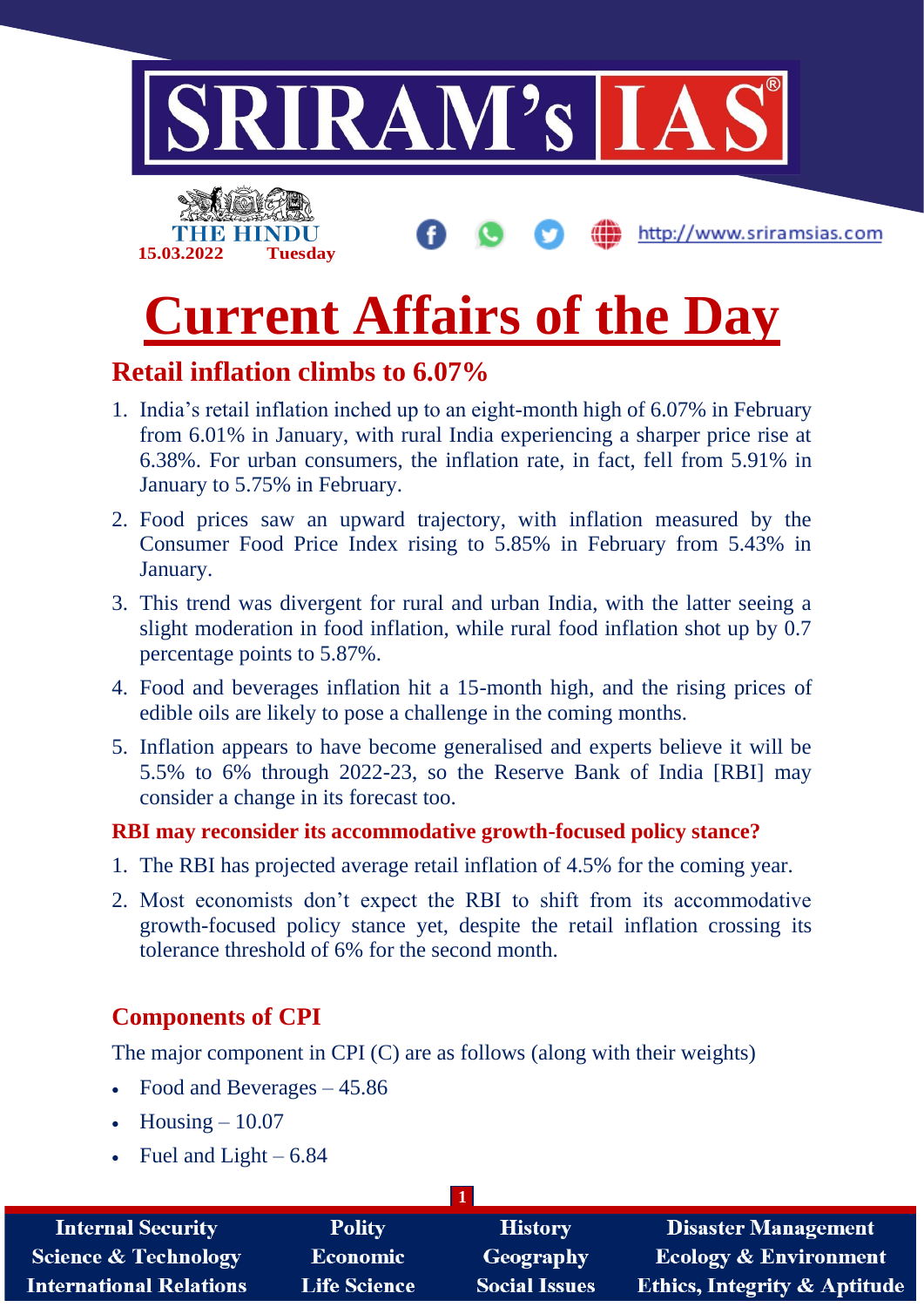



http://www.sriramsias.com

- Clothing and Footwear  $-6.53$
- Pan, tobacco and intoxicants  $-2.38$
- Miscellaneous 28.32

## **February wholesale price inflation quickens to 13.11%**

- 1. Inflation in wholesale prices resurged to 13.11% in February after two months of mild cooling off, staying above the 10% mark for the eleventh month in a row, as per official data released.
- 2. Inflation measured by the Wholesale Price Index (WPI) was at 12.96% in January after hitting a record high of 14.9% in November 2021.
- 3. Fuel and power inflation touched 31.5% this February, the lowest in five months and only slightly lower than January's 32.3%.

| <b>Basis For</b><br><b>Comparison</b> | <b>Wholesale Price Index</b><br>(WPI)                                                           | <b>Consumer Price Index</b><br>(CPI)                                                                                        |
|---------------------------------------|-------------------------------------------------------------------------------------------------|-----------------------------------------------------------------------------------------------------------------------------|
| Meaning                               | WPI, amounts to the average<br>change in prices of<br>commodities at the wholesale<br>level     | CPL indicates the average<br>change in the prices of<br>commodities, at the retail<br>level.                                |
| <b>Published</b> by                   | Office of Economic Advisor<br>(Ministry of Commerce &<br>Industry)                              | <b>Central Statistics Office</b><br>(Ministry of Statistics and<br><b>Programme</b><br>Implementation)                      |
| Measures<br>prices of                 | Goods only                                                                                      | Goods and Services both                                                                                                     |
| <b>Measuremen</b><br>t of Inflation   | The first stage of the<br>transaction                                                           | The final stage of the<br>transaction                                                                                       |
| <b>Prices paid</b><br>bv              | Manufacturers and<br>wholesalers                                                                | Consumers                                                                                                                   |
| <b>How many</b><br>items<br>covered   | 697 (Primary, fuel & power<br>and manufactured products)                                        | 448(Rural Basket)<br>460 (Urban Basket)                                                                                     |
| What type of<br>items<br>covered      | Manufacturing inputs and<br>intermediate goods like<br>minerals, machinery basic<br>metals etc. | Education,<br>communication.<br>transportation, recreation,<br>apparel, foods and<br>beverages, housing and<br>medical care |
| <b>Base year</b>                      | 2011-12                                                                                         | 2012                                                                                                                        |
| <b>Used by</b>                        | Only a few countries<br>including India                                                         | 157 countries                                                                                                               |
| Data<br>released on                   | Primary articles, fuel, and<br>power (Weekly basis) &<br>overall (monthly basis since<br>2012)  | Monthly basis                                                                                                               |

Manufactured products inflation picked up from 9.42% to 9.84%, signalling that producers have begun passing part of their rising input costs to end-users even as the pace of price rise in basic metals shot up to almost 20%, from 16.3% in January.

4. Primary articles continued to record elevated inflation at 13.39%, the fourth successive month above 10%. The Food Index, however, moderated from a 24-month high of 9.55% in January to 8.47% in February and helped limit the overall rise in inflation.

| <b>Internal Security</b>        | <b>Polity</b>       | <b>History</b>       | <b>Disaster Management</b>              |
|---------------------------------|---------------------|----------------------|-----------------------------------------|
| <b>Science &amp; Technology</b> | <b>Economic</b>     | Geography            | <b>Ecology &amp; Environment</b>        |
| <b>International Relations</b>  | <b>Life Science</b> | <b>Social Issues</b> | <b>Ethics, Integrity &amp; Aptitude</b> |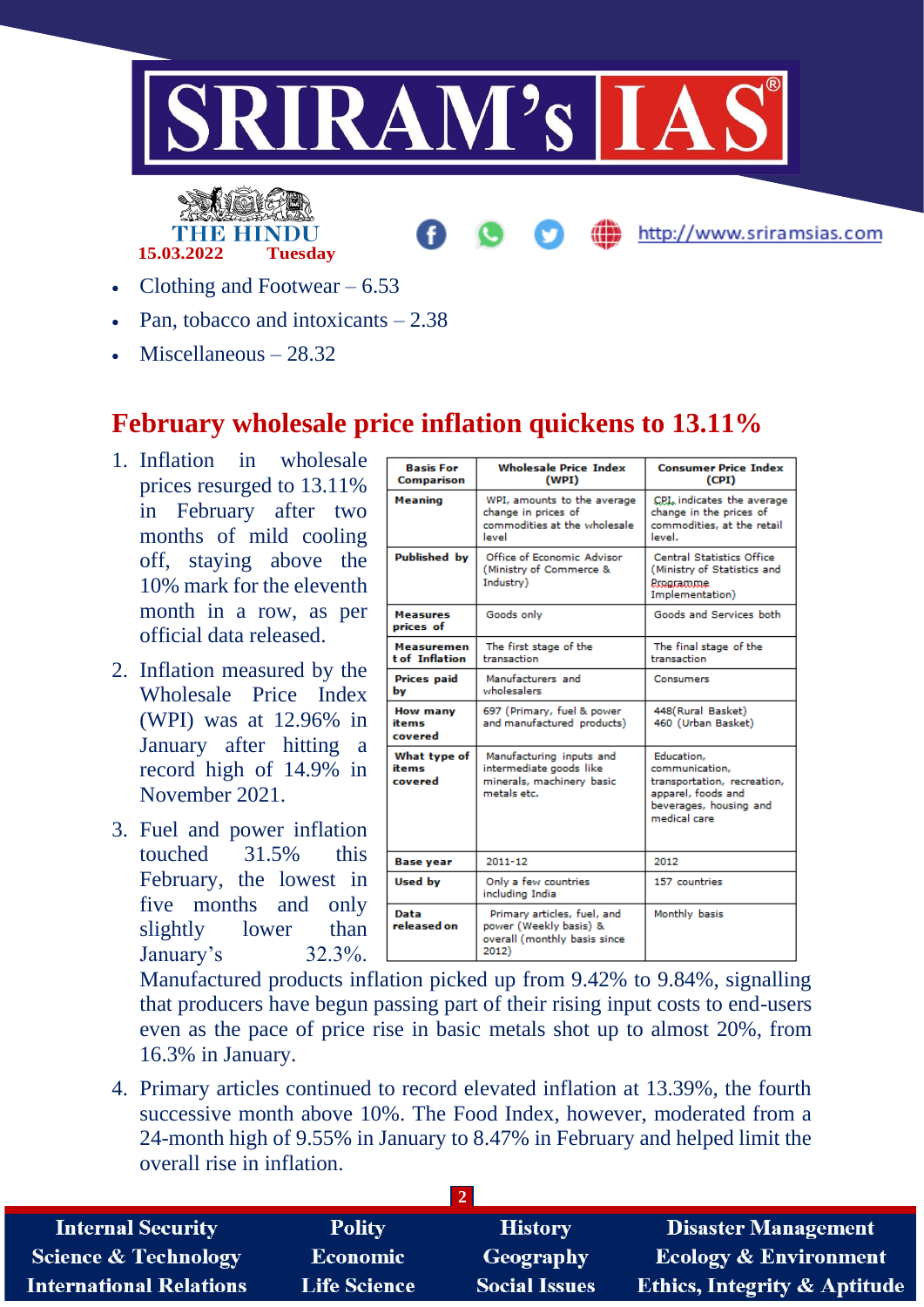



http://www.sriramsias.com

# **Major components of WPI**

| <b>Manufactured Goods (64%)</b>                                                                                                                | <b>Primary articles</b><br>(23%)                                                                                                           | Fuel &<br><b>Power</b><br>(13%)                     |
|------------------------------------------------------------------------------------------------------------------------------------------------|--------------------------------------------------------------------------------------------------------------------------------------------|-----------------------------------------------------|
| <b>Textiles,</b><br>Paper,<br>Apparels,<br><b>Chemicals, Plastic,</b><br>Cement,<br><b>Metals, and more</b><br>also includes manufactured food | <b>Food Articles include items</b><br>such as Cereals, Paddy,<br>Wheat, Pulses, Vegetables,<br>Fruits, Milk, Eggs, Meat $\&$<br>Fish, etc. | <b>Petrol</b><br><b>Diesel</b><br>and<br><b>LPG</b> |
| products such as Sugar, Tobacco<br><b>Products, Vegetable and Animal</b><br><b>Oils, and Fats</b>                                              | <b>Non-Food Articles include</b><br>Seeds, Minerals and<br>Oil<br><b>Crude Petroleum</b>                                                   |                                                     |

1. Primary articles is a major component of WPI, further subdivided into Food Articles and Non-Food Articles.

- Food Articles include items such as Cereals, Paddy, Wheat, Pulses, Vegetables, Fruits, Milk, Eggs, Meat & Fish, etc.
- Non-Food Articles include Oil Seeds, Minerals and Crude Petroleum
- 2. The next major basket in WPI is Fuel & Power, which tracks price movements in Petrol, Diesel and LPG
- 3. The biggest basket is Manufactured Goods. It spans a variety of manufactured products such as Textiles, Apparels, Paper, Chemicals, Plastic, Cement, Metals, and more.
- 4. Manufactured Goods basket also includes manufactured food products such as Sugar, Tobacco Products, Vegetable and Animal Oils, and Fats.

| <b>Internal Security</b>        | <b>Polity</b>       | <b>History</b>       | <b>Disaster Management</b>              |
|---------------------------------|---------------------|----------------------|-----------------------------------------|
| <b>Science &amp; Technology</b> | Economic            | Geography            | <b>Ecology &amp; Environment</b>        |
| <b>International Relations</b>  | <b>Life Science</b> | <b>Social Issues</b> | <b>Ethics, Integrity &amp; Aptitude</b> |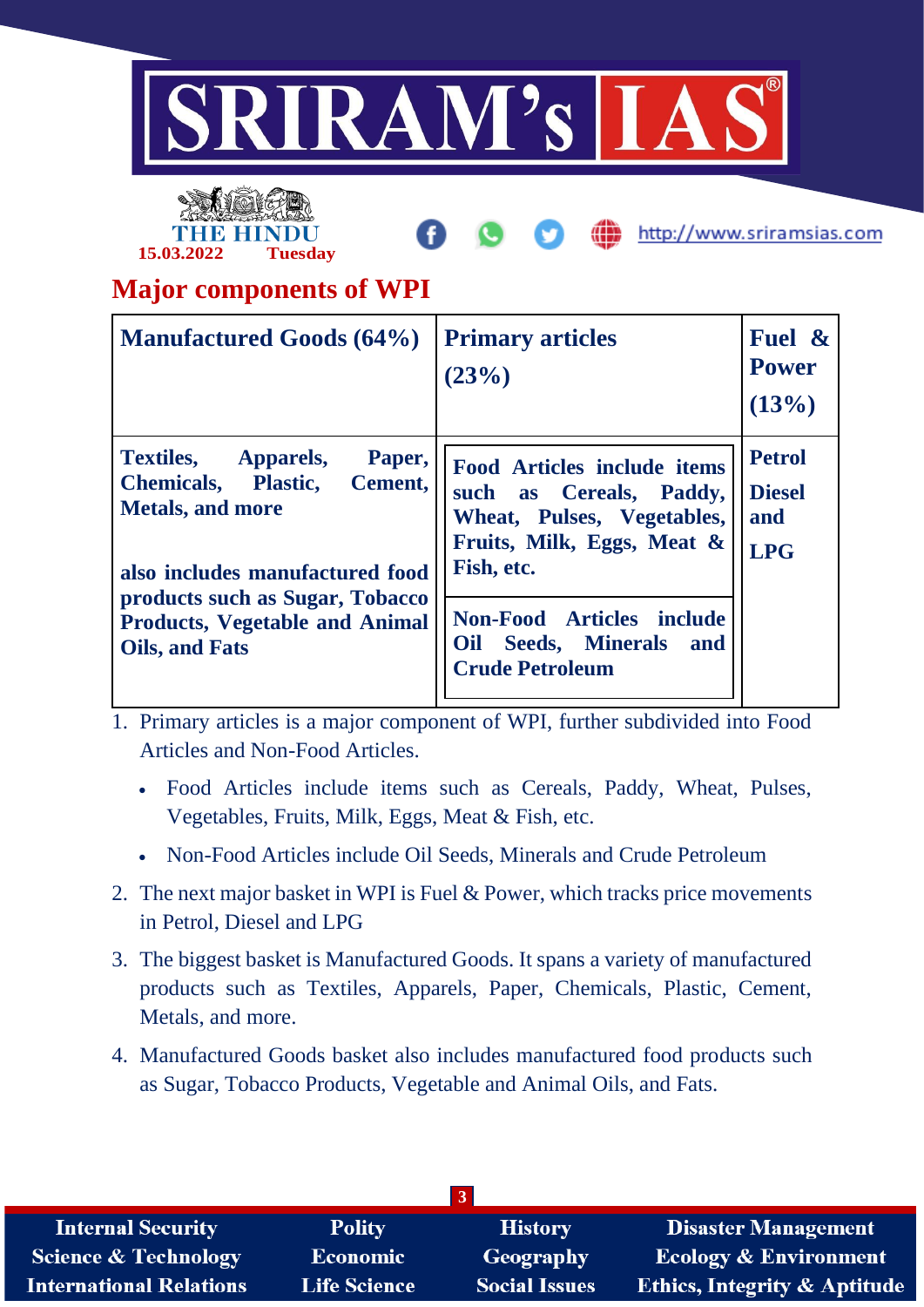

# **Unemployment at 12.7% for Q1FY22**

- 1. The second wave of Covid-19 in India, which peaked in May 2021 and was led by the Delta variant, resulted in a sharp rise in the urban unemployment rate, according to the latest quarterly bulletin of the Periodic Labour Force Survey (PLFS).
- 2. While the headline urban unemployment rate of 12.7% in April-June 2021 was lower than in the same quarter of 2020 (20.9%), the period of a near-total lockdown, it is comparable to the unemployment rate seen when the first wave peaked in September 2020 and the third-highest for any quarter since April-June 2020. The urban unemployment rate in the September 2020 quarter was 13.3%.
- 3. The rise in urban unemployment in the June 2021 quarter is in line with the fact that the second wave also led to mobility restrictions.
- 4. There is an important point of difference in this unemployment rate. While the 68-day lockdown led to both sequential and year-on-year contraction in labour force participation rate (LFPR or the share of population that is working or looking for a job), the LFPR in April-June 2021 only contracted sequentially. LFPR during the second wave was also higher than in April-June 2019.
- 5. The lower unemployment rate despite higher LFPR is however not completely a cause for cheer. In fact, it might suggest stress in the labour market of a different kind.
- 6. The quarterly bulletins give LFPR for three age groups: all ages, 15-29 years, and 15 years and above. After the quarter ending June 2020, LFPR for the latter two age groups has been lower than pre-pandemic levels throughout, but all-age LFPR has been marginally higher than pre-pandemic levels.

PLFS is the largest official household survey for employment statistics in India. The quarterly bulletins of PLFS, however, only give summary statistics for urban areas.

| <b>Internal Security</b>        | <b>Polity</b>       | <b>History</b>       | <b>Disaster Management</b>              |
|---------------------------------|---------------------|----------------------|-----------------------------------------|
| <b>Science &amp; Technology</b> | <b>Economic</b>     | <b>Geography</b>     | <b>Ecology &amp; Environment</b>        |
| <b>International Relations</b>  | <b>Life Science</b> | <b>Social Issues</b> | <b>Ethics, Integrity &amp; Aptitude</b> |
|                                 |                     |                      |                                         |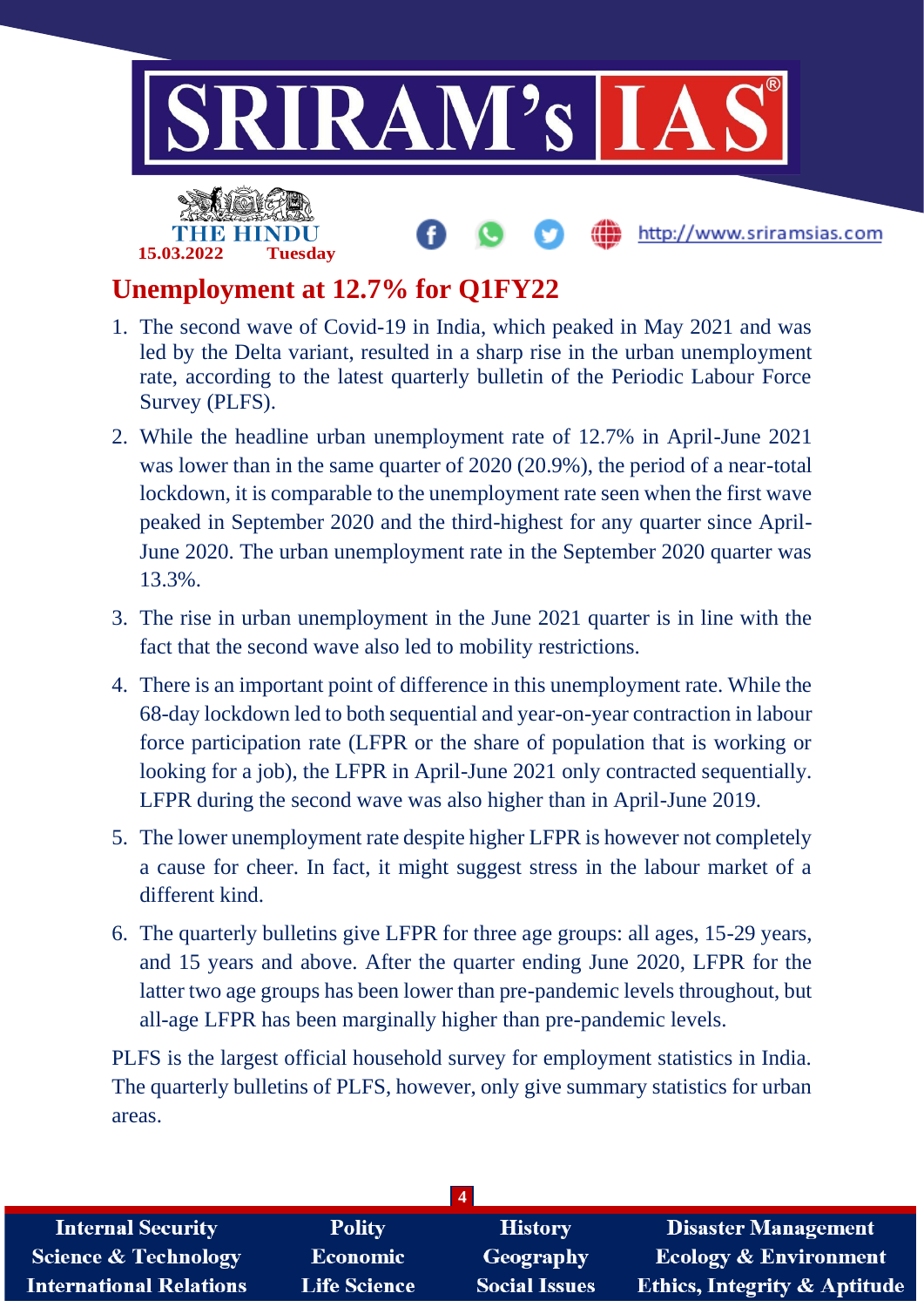

## **Govt likely to reform capital gains tax to increase revenue**

Long-term capital gains on equities held for more than a year is taxed at 10%. The government estimates that long-term capital gains are taxed in many countries at the 25-30% range, or the applicable income tax rates.

#### **Need to change the Capital gains tax structure**

- 1. The Narendra Modi administration is likely to revamp the capital gains tax structure in the next budget to augment revenue collections and boost spending on welfare schemes.
- 2. At the heart of the proposal being studied in the finance ministry is the government's philosophy that passive income earned from the capital market should not be taxed at a lower rate than income earned from doing business, which involves taking entrepreneurial risks and job creation.
- 3. The plan is also rooted in the government's idea of welfarism for which revenue needs to be boosted.
- 4. Making the capital gains tax structure more efficient needs legislative amendments.

#### **Current capital gains regime:**

**15.03.2022 Tuesday**

- 1. In India, long-term capital gains on equities held for more than a year is taxed at 10% on the portion of such gain above a threshold of ₹1 lakh. This provision was introduced with effect from April 1, 2019.
- 2. The capital gains tax regime prescribes the holding period for determining whether the gain made when selling the asset is short term or long term.
- 3. Short-term capital gain on equities held for less than a year is taxed at 15% in the case of listed shares and the applicable income tax slab if it is unlisted.
- 4. Taxation and benefit transfers were two levellers as far as tackling income inequality is concerned. In India, we do not have the data, but experience from countries such as the US, where data is available, suggests the picture of posttax, post-transfer income inequality is quite different from the one painted by data on pre-tax, pre-transfer income inequality.

| <b>Internal Security</b>        | <b>Polity</b>       | <b>History</b>       | Disaster Management                     |
|---------------------------------|---------------------|----------------------|-----------------------------------------|
| <b>Science &amp; Technology</b> | <b>Economic</b>     | Geography            | <b>Ecology &amp; Environment</b>        |
| <b>International Relations</b>  | <b>Life Science</b> | <b>Social Issues</b> | <b>Ethics, Integrity &amp; Aptitude</b> |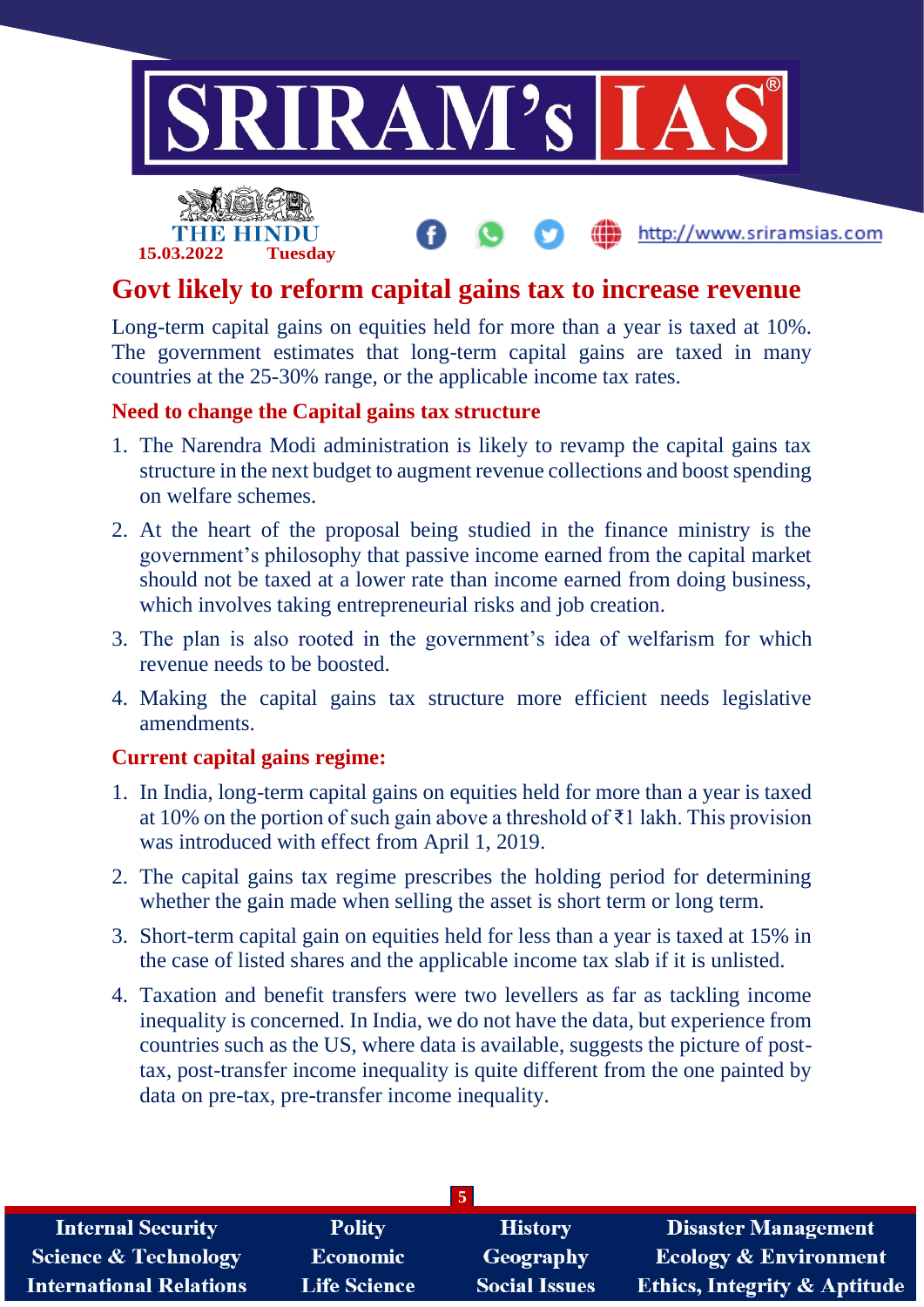

- 5. The capital gains tax structure has become too complicated and needs a relook. 80% of the long-term capital gains from equities in FY20 was made by people earning ₹50 lakh and more.
- 6. The government estimates that long-term capital gains are taxed in many countries at the 25-30% range, or the applicable income tax rates.

# **KNOW ALL ABOUT CAPITAL GAINS**

TH

15.03.2022

BELL

**Tuesday** 

|                                        |                                                                | of sale                                                |                                           |  |
|----------------------------------------|----------------------------------------------------------------|--------------------------------------------------------|-------------------------------------------|--|
| Tax implication                        | of income                                                      | <b>LONG-TERM</b><br><b>CAPITAL GAINS</b>               | <b>SHORT-TERM</b><br><b>CAPITAL GAINS</b> |  |
| <b>EQUITY</b><br><b>SHARES</b>         | Dividends are<br>taxable at<br>slab rates                      | Gains up to<br>₹1 lakh are<br>exempt. Balance          | 15%**                                     |  |
| <b>EQUITY MUTUAL</b><br><b>FUNDS</b>   | Dividends are<br>taxable at slab rates                         | taxable at<br>$10%$ without<br>$15%***$<br>indexation* |                                           |  |
| <b>DEBT MUTUAL</b><br><b>FUNDS</b>     | Dividends are<br>taxable at slab rates                         | 20% with<br>indexation                                 | Tax at<br>slab rate                       |  |
| <b>LISTED TAX-FREE</b><br><b>BONDS</b> | Interest from notified<br>tax-free bonds is<br>exempt from tax | 10% without<br>indexation                              | Tax at<br>slab rate                       |  |
| <b>LISTED</b><br><b>DEBENTURES</b>     | Taxable, unless<br>notified                                    |                                                        | Tax at<br>slab rate                       |  |

\*Exemption available if securities transaction tax paid on sale and STT also paid on purchase, in case of equity shares acquired on or after Oct 1, 2004 (subject to certain exceptions notified)

\*\* If STT of 0.1% each is paid by seller and buyer in both cases \*\*\* If STT of 0.001% is paid by seller STT rates mentioned above are for delivery-based transactions only

**Internal Security Science & Technology International Relations** 

**Polity Economic Life Science** 

**History Geography Social Issues** 

 $\overline{6}$ 

**Disaster Management Ecology & Environment Ethics, Integrity & Aptitude** 

http://www.sriramsias.com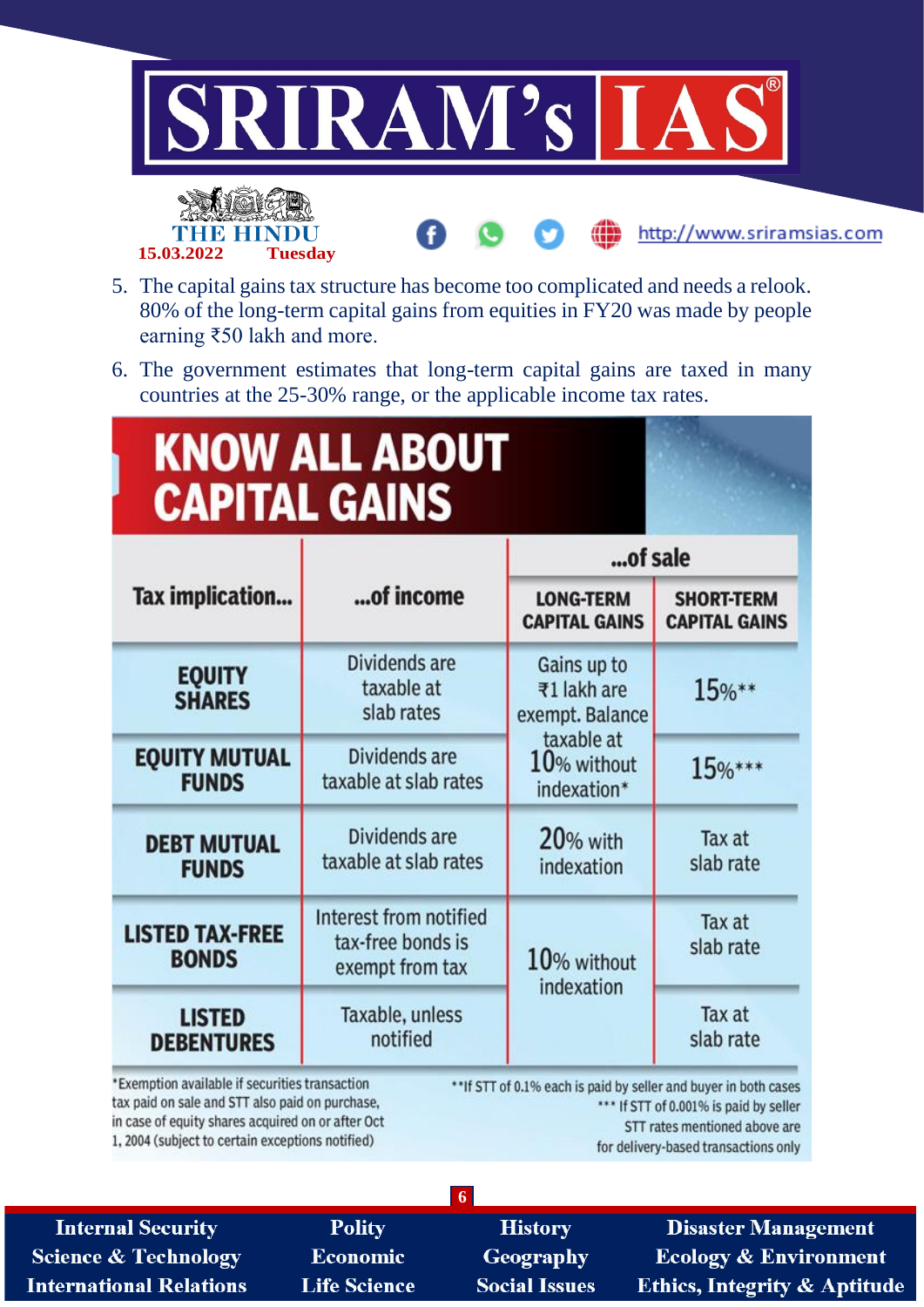

#### **Challenges:**

**15.03.2022 Tuesday**

- 1. Higher capital gains tax in India when compared with other emerging market economies could reduce the country's relative attractiveness as an investment destination and encourage Indians to invest in assets such as real estate. Lower investments in productive assets can also slow down economic growth.
- 2. Tax experts said that raising long-term capital gain tax on equities also faces other practical problems.
- 3. The buoyancy in the capital markets that we have seen in recent times is because of the tax regime. One needs to see if any such change also derails the government's plan to pursue large disinvestments.

paisabazaar

## **Capital gains tax applicable on many asset classes:**



Selling Your Assets?<br>Know How You'll Be Taxed

| <b>Capital</b><br>Asset                 | <b>Short-Term</b><br><b>Holding</b><br><b>Period</b> | Long-Term<br><b>Holding</b><br><b>Period</b> | <b>Short Term</b><br><b>Capital</b><br><b>Gains Tax</b> | <b>Long Term</b><br><b>Capital</b><br><b>Gains Tax</b> |
|-----------------------------------------|------------------------------------------------------|----------------------------------------------|---------------------------------------------------------|--------------------------------------------------------|
| Stocks/<br>Equity<br>Mutual<br>Fund     | <1 year                                              | >1 year                                      | 15%                                                     | 10%<br>(for gains<br>over<br>₹1 lakh)                  |
| Unlisted<br><b>Shares</b>               | <2 years                                             | >2 years                                     | As per Tax<br>Slab of<br>Investor                       | 20% post<br>Indexation                                 |
| Debt/Debt<br>Mutual<br>Fund             | <3 years                                             | >3 years                                     | As per Tax<br>Slab of<br>Investor                       | 20% post<br>Indexation                                 |
| House<br>Property                       | <2 years                                             | >2 years                                     | As per Tax<br>Slab of<br>Investor                       | 20% post<br>Indexation                                 |
| Physical Gold,<br>Gold Fund<br>and ETFs | <3 years                                             | >3 years                                     | As per Tax<br>Slab of<br>Investor                       | 20% post<br>Indexation                                 |

**Internal Security Science & Technology International Relations** 

**Polity Economic Life Science**  **7 History** Geography **Social Issues** 

**Disaster Management Ecology & Environment Ethics, Integrity & Aptitude**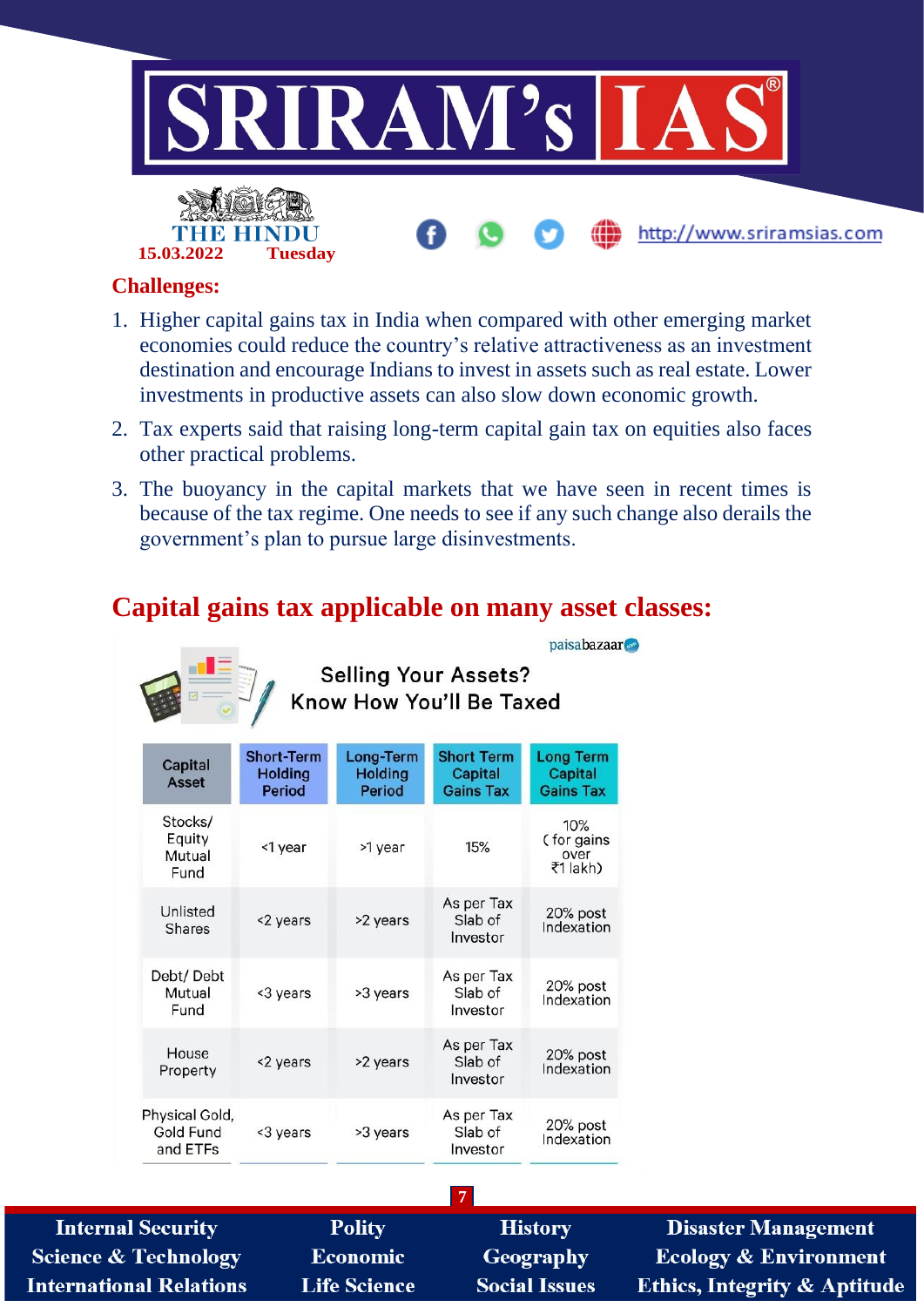



http://www.sriramsias.com

 $\mathbb{Q}_{\overline{\mathsf{R}}}$ 

## **How to avoid tax on LTCG**

There are provisions under the Income-tax Act to save tax on long-term capital gains (LTCG) arising from transfer of capital assets like real estate, stocks, gold, bonds and so on.

| <b>Particulars</b>                       | <b>Section 54</b>                                                                                                                                                                                     | <b>Section 54 EC</b>                                                                  | <b>Section 54 F</b>                                                                                                                                                                                                       |
|------------------------------------------|-------------------------------------------------------------------------------------------------------------------------------------------------------------------------------------------------------|---------------------------------------------------------------------------------------|---------------------------------------------------------------------------------------------------------------------------------------------------------------------------------------------------------------------------|
| Capital gains arising from               | Residential property                                                                                                                                                                                  | Residential property                                                                  | Assets other than<br>residential property                                                                                                                                                                                 |
| Exemption                                | LTCG tax can be saved<br>by reinvesting the gains<br>in maximum of two<br>residential properties*                                                                                                     | LTCG tax can be saved<br>by investing in specified<br>bonds                           | LTCG tax can be saved<br>by buying a residential<br>property                                                                                                                                                              |
| Time limit for reinvest-<br>ment of LTCG | Can be adjusted against<br>the house purchased in<br>last one year or two<br>years from the date of<br>sale; three years in case<br>the seller wishes to<br>construct a house with<br>the LTCG amount | LTCG amount should be<br>invested in bonds within<br>six months from the sale<br>date | Can be adjusted against<br>the house purchased in<br>last one year or two<br>years from the date of<br>transfer of the old<br>house; three years in<br>case seller wishes to<br>construct a house with<br>the LTCG amount |
| <b>CGAS</b> applicability                | Yes                                                                                                                                                                                                   | <b>No</b>                                                                             | Yes                                                                                                                                                                                                                       |

 $\Box$ 

 $\alpha$  by warn to use the sale process are a while, you should deposit the anional may construct one within three years from the date of sale. Make sure you deposit the LTCG amount before the due date for filing the ITR for Source: Mint research

| <b>MAINS</b><br><b>DAWP</b> | Q1. Taxing capital gains can reduce inequality but may hurt<br>growth in the long term by discouraging investment.<br>Discuss possible impacts of increasing capital gains tax in<br>this regard.     |
|-----------------------------|-------------------------------------------------------------------------------------------------------------------------------------------------------------------------------------------------------|
| <b>ESSAY</b>                | 1. Right, as the world goes, is only in question between<br>equals in power — while the strong do what they can<br>and the weak suffer what they must<br>2. There is no finer teacher of war than war |

| $\overline{\mathbf{8}}$         |                     |                      |                                         |  |
|---------------------------------|---------------------|----------------------|-----------------------------------------|--|
| <b>Internal Security</b>        | <b>Polity</b>       | <b>History</b>       | <b>Disaster Management</b>              |  |
| <b>Science &amp; Technology</b> | Economic            | <b>Geography</b>     | <b>Ecology &amp; Environment</b>        |  |
| <b>International Relations</b>  | <b>Life Science</b> | <b>Social Issues</b> | <b>Ethics, Integrity &amp; Aptitude</b> |  |